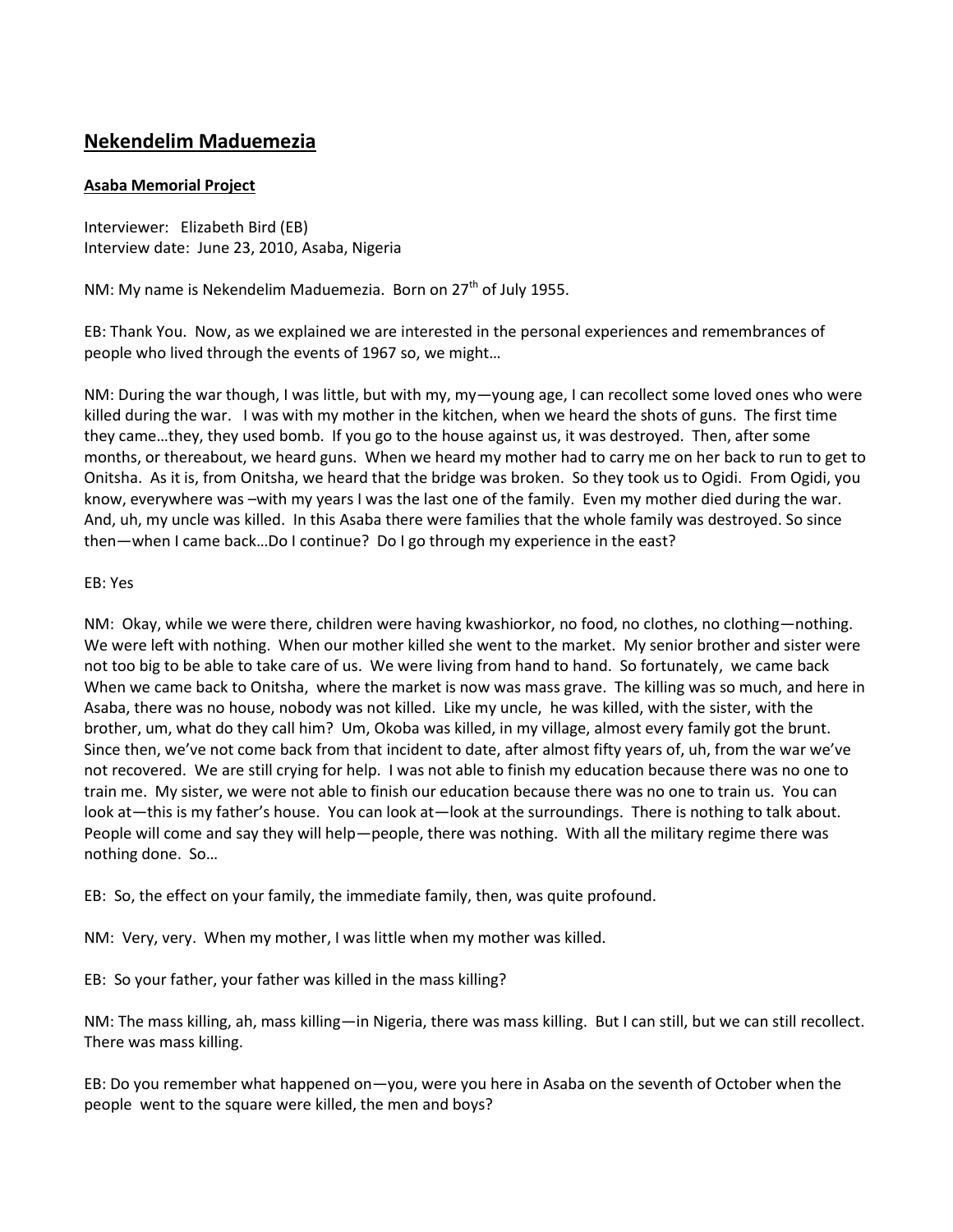NM: No. When they were dancing?

EB: Yes

NM: No I wasn't.

EB: So do you remember when you left Asaba and you ran to go to Onitsha, do you know when that was exactly?

NM: I don't remember, I will not tell you, I can't remember that.

EB: Was it before the Federal troops entered Asaba?

NM: We heard the sound of guns. They thought that they were coming. But I remember after the day we left Asaba they broke the Niger bridge and they crossed over to Onitsha.

EB: Did people know something bad was going to happen? If you said you heard the sounds of the guns, you knew the soldiers were coming, were people afraid of what would happen when the federal troops came?

NM: People were afraid that was why all of us ran.

EB: Mhmm

NM: If we were not afraid we would wait for them but we were afraid.

EB: Mhmm

NM: No help, nobody. We go this way nobody. We go this way no help. This way no help. So we had to run for our dear lives.

EB: So you, how long were you, you went to Onitsha first..

NM: From Onitsha to Ogidi to Umunya, from Umunya to Umuahia, so many—to here. So many towns. That I cannot remember.

EB: Kind of from place to place…

NM: … And so we move so many, because maybe we will come here today, tomorrow there would be more shots, we would run to the next place. There was no food, no water, we had to start drinking this type of water ( *points to something in the distance*). So…

EB: And this was you and your mother and also your brothers…

NM: And my brothers. My mother was killed then, though.

EB: Your mother, when did your mother die?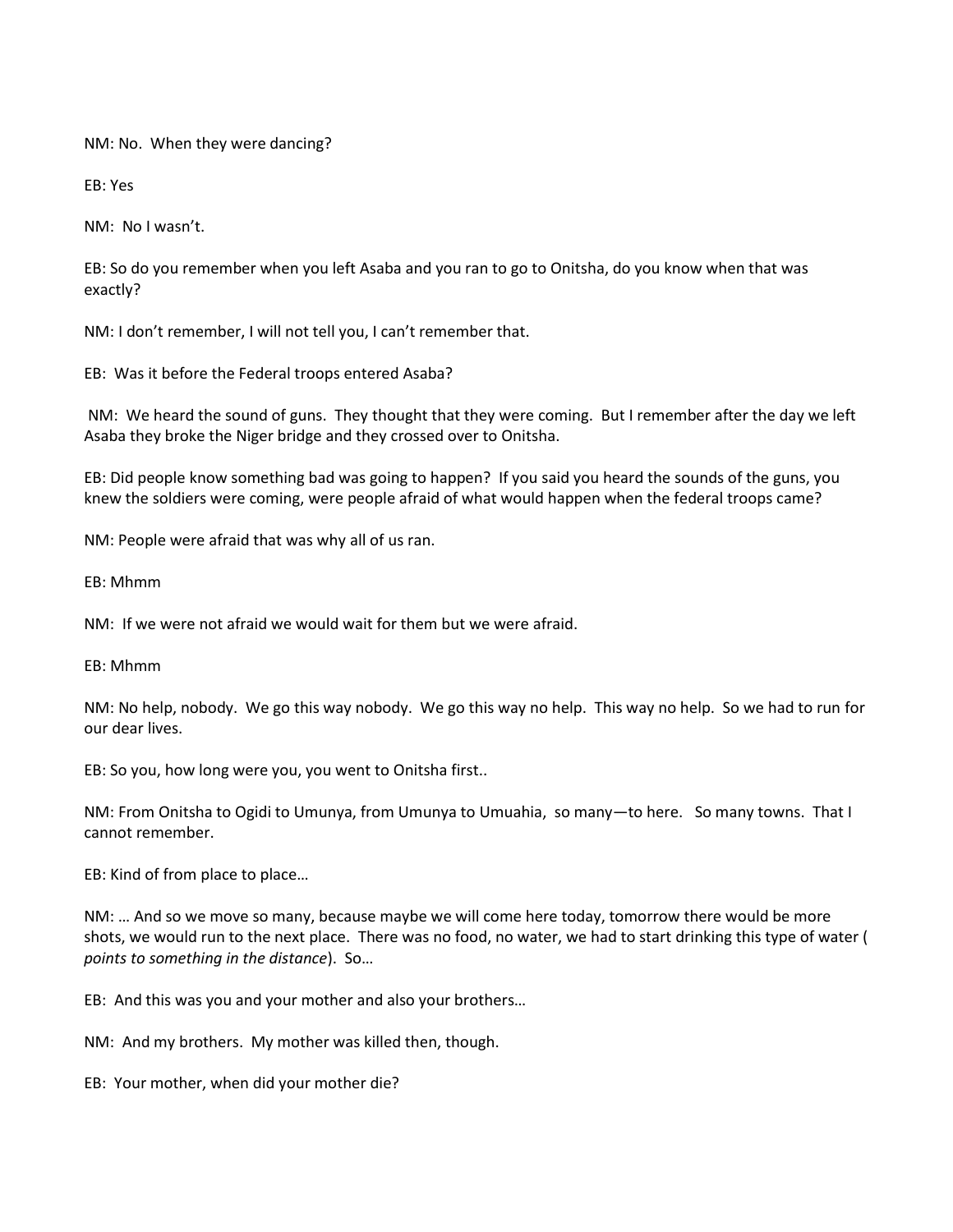NM: That was, uh, um, 1968 or 69.

EB: So by then it was just you and your…

NM: No its not, well [my mother] she went to the market, at Umuahia, it was hit by two bombs. Air raid.

EB: Air raid, yes. So when did you come back?

NM: We came back, uh 69.

EB: What did you find when you came back?

NM: Oh, it was horrible. Even this compound (*pointing*) every compound. It was even like here, they just started renovating this one. Everywhere was graveyard. Everybody was—there was no family that did not experience killing. There was nothing to write home about. It was like a desert. So, you know? You imagine you are left to war. This was a war zone.

EB: It is hard to imagine.

NM: You can't imagine it. You can't know what we experienced.

EB: Could you pan the camera around to show? Perhaps as he's filming that can you just tell that these buildings were damaged in war?

NM: Okay, if we had money we would have developed them. After the war when they killed our parents, they killed our uncles, nobody to help. We were struggling now. We were just babies. Our senior brothers, they were just trying to train us—my seniorest brothers trying to train us. To become somebody. It is now we are trying to (*shrugs*), after that long. No help has come to Asaba. Nothing. We ask the state capital for—nothing. No improvement no development—nothing. And we are marginalized. So.

EB: How—could you imagine how your life would have been different?

NM: Ah!

EB: If the war…

NM: If my parents were alive? Ha-hey! Look at this family. We-our family, we are not, my father was not a poor person, neither was my mother. If my mother was still alive I wouldn't be here. I wouldn't have been in my father's house. I must have been a different place. But, uh, no motherly advice. Nobody help us. In fact, everything was, I don't know. (*begins to cry*) Um, with my mother. With my mother I would have been better. I would have been better.

EB: We talked about all the things that Asaba needs, and we can't offer very much. All we can offer is a chance to tell the story.

NM: About the war…